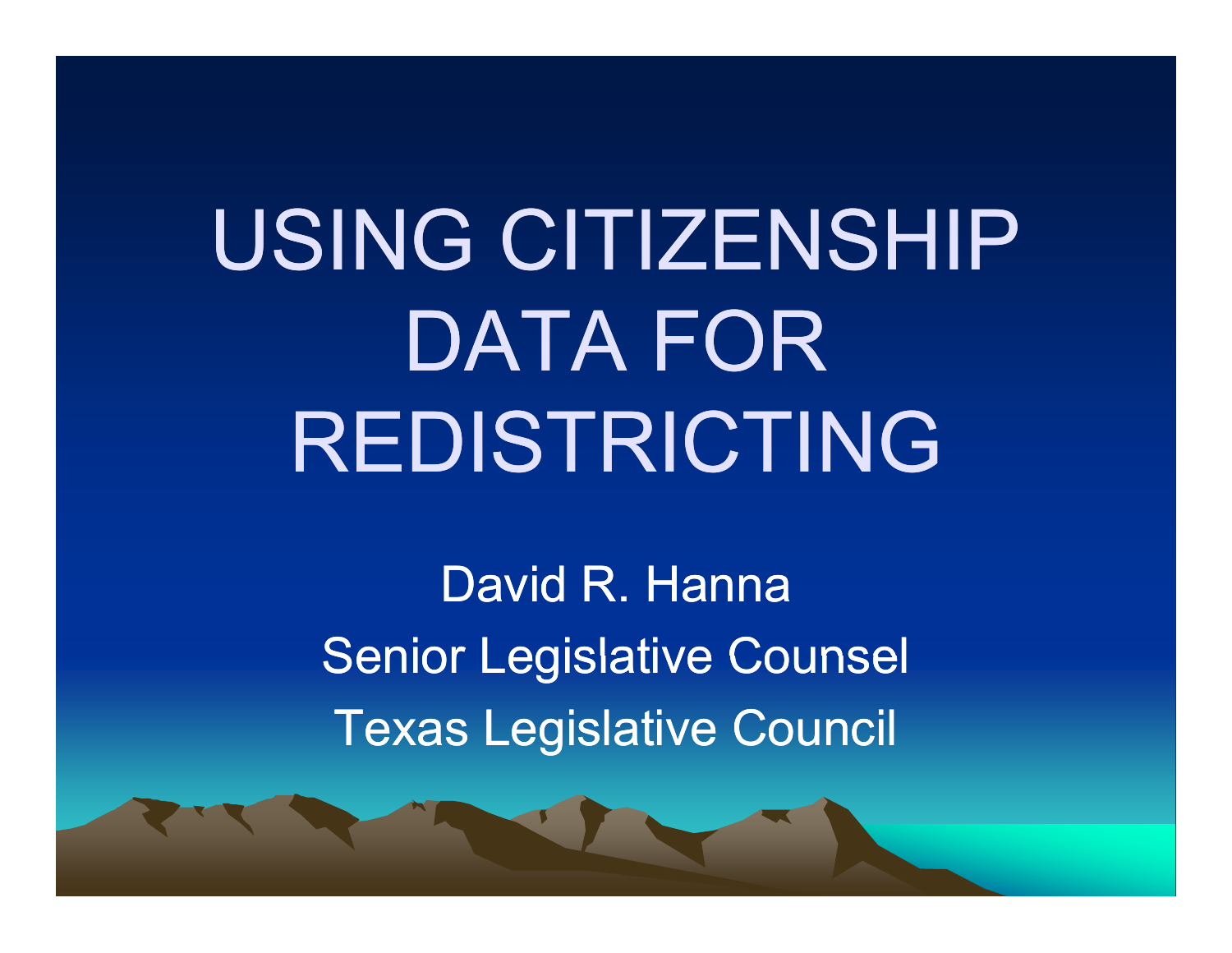In which areas of redistricting law might citizenship data be required?

•• Section 2 of the Voting Rights Act.

• Also currently being litigated under the one-person, one-vote analysis based on the Equal Protection Clause of the 14th Amendment.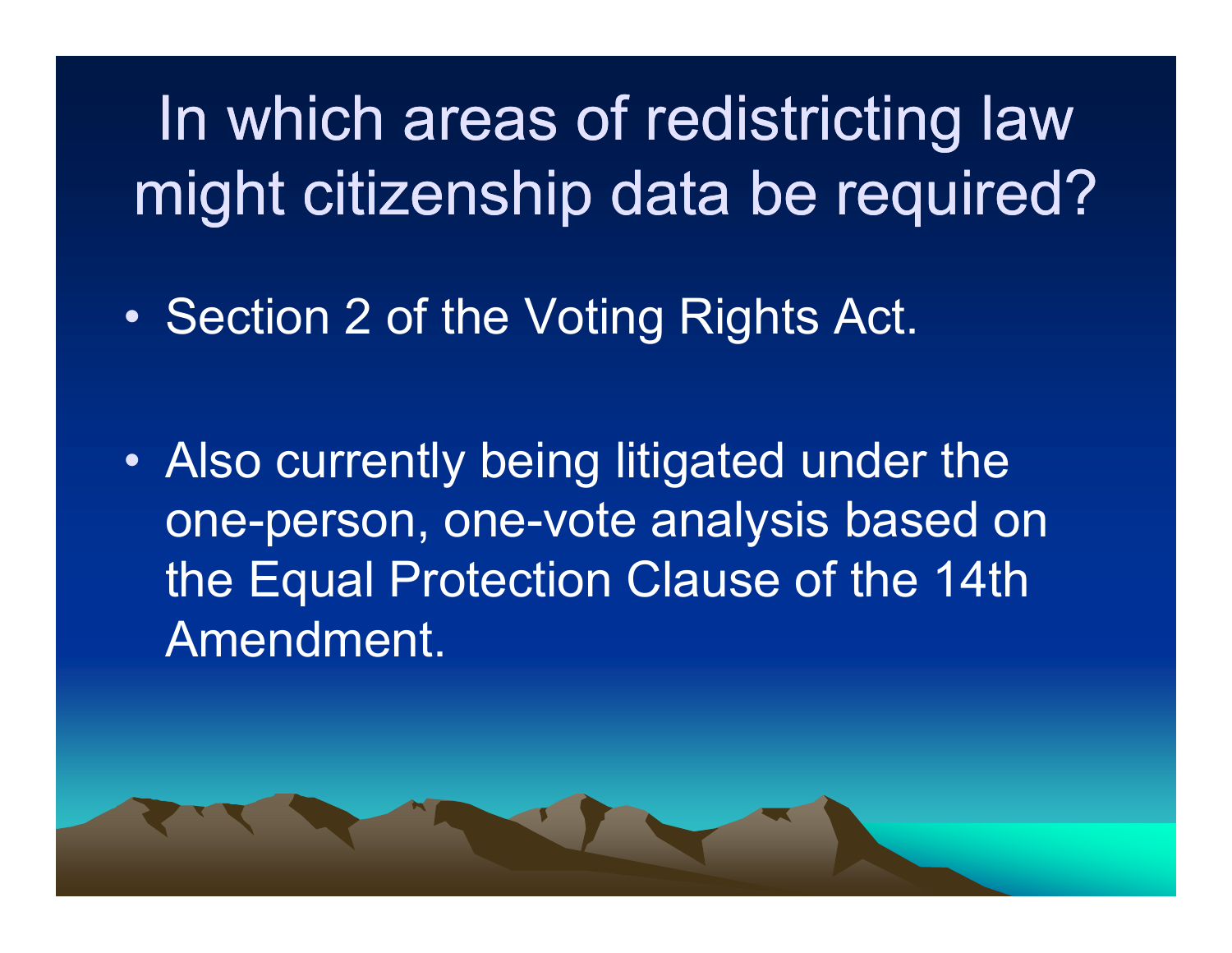## Thornburg v. Gingles, 478 U.S. 30 (1986)

- In evaluating claims under Section 2 of the Voting Rights Act, the Supreme Court creates a three-pronged test followed by the application of a "totality of circumstances" formula.
- The first prong requires a plaintiff to demonstrate that the minority group is sufficiently large and geographically compact to constitute a majority in a single-member district.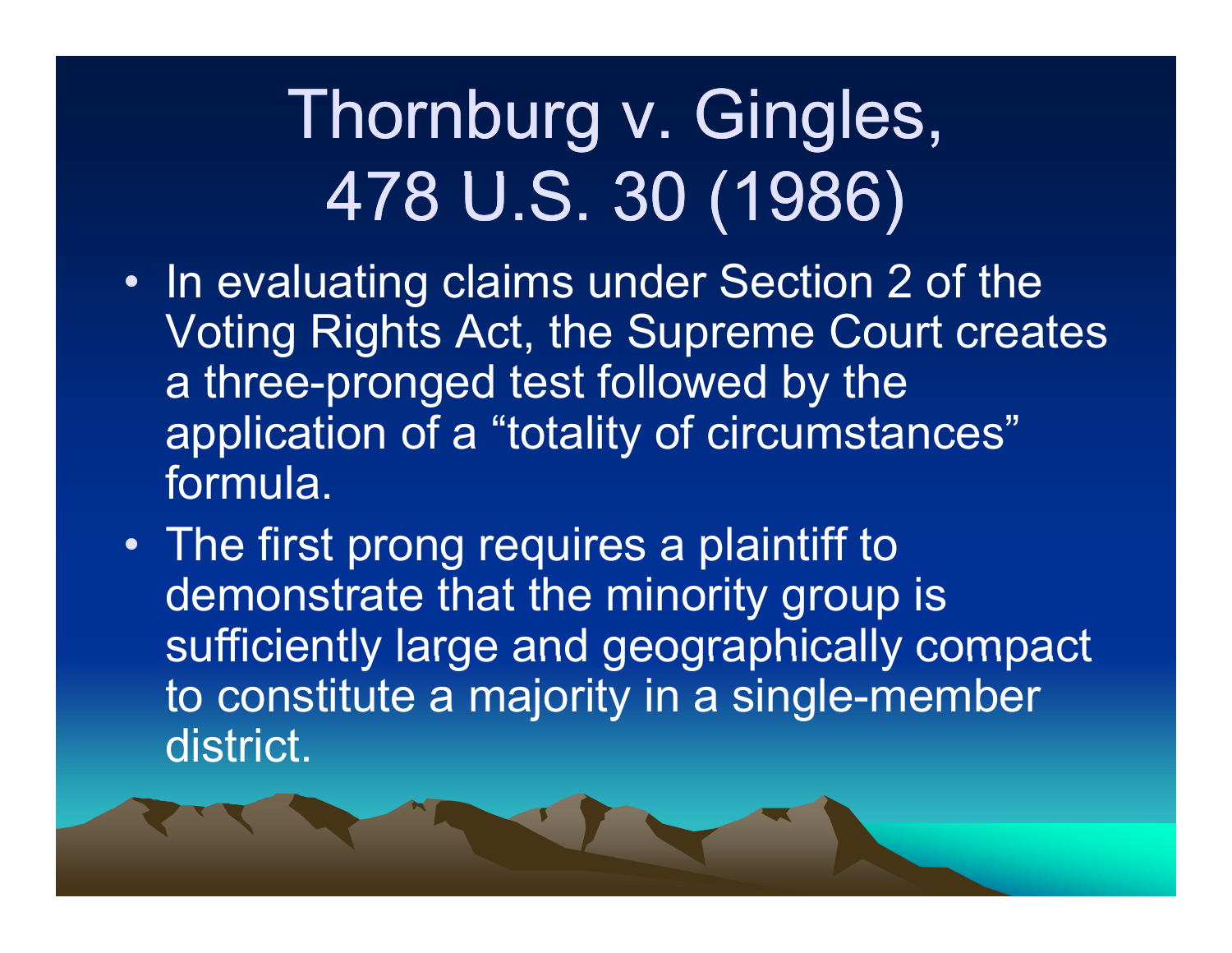### Texas CD 29, c. 1992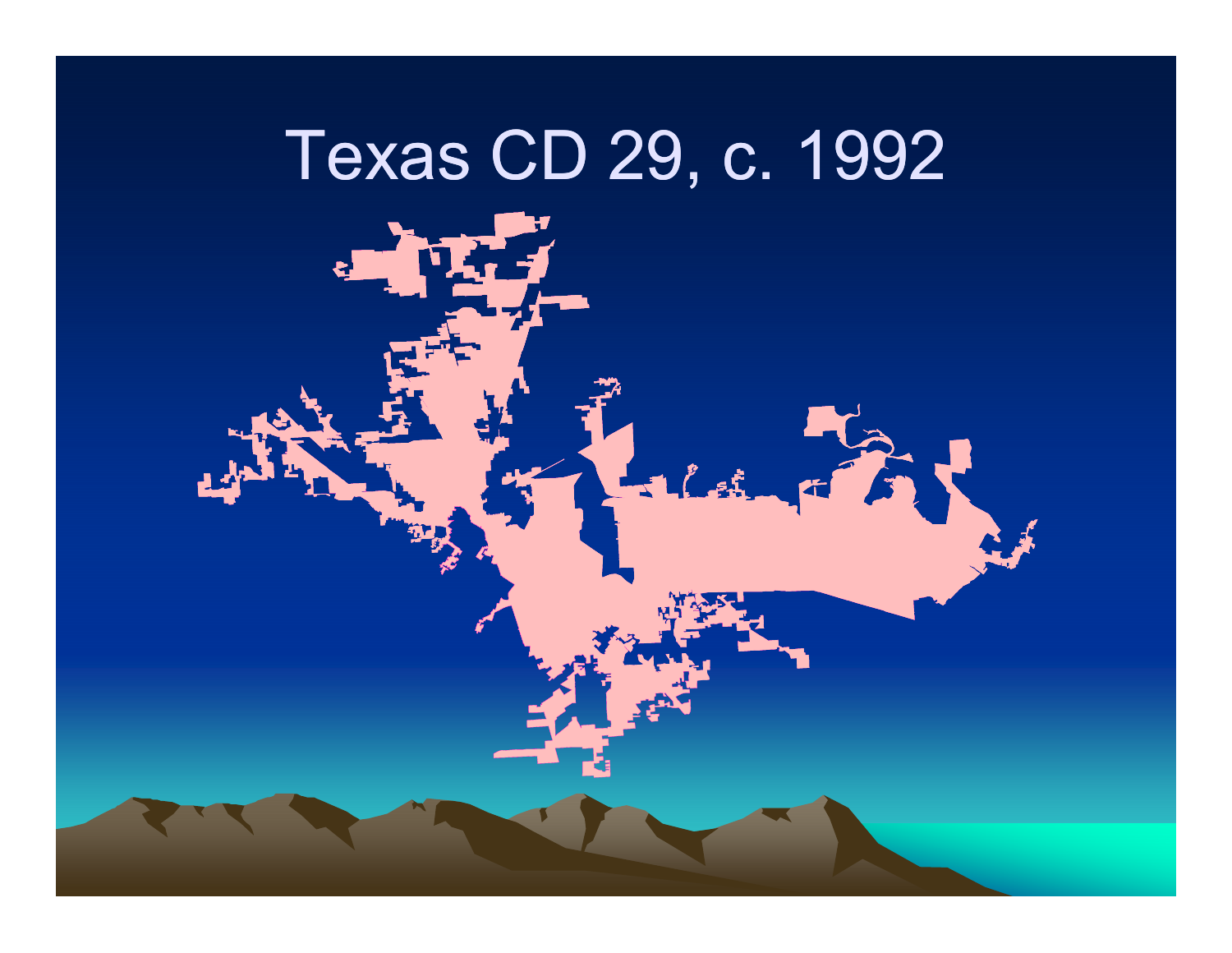#### • Dist. 29

- Hispanic VAP 55.4% (1990 census)
- Hispanic Citizen VAP 42.4% (1990 long-form data)
- $\bullet$  Spanish Surname Voter Registration 33.5% (1992)
- 1992 runoff in district between Anglo and Hispanic candidates. Anglo won by 200 votes.
- Runoff invalidated by election contest, and new runoff held. Anglo prevailed in second runoff.
- Current version of district likely has Hispanic CVAP majority.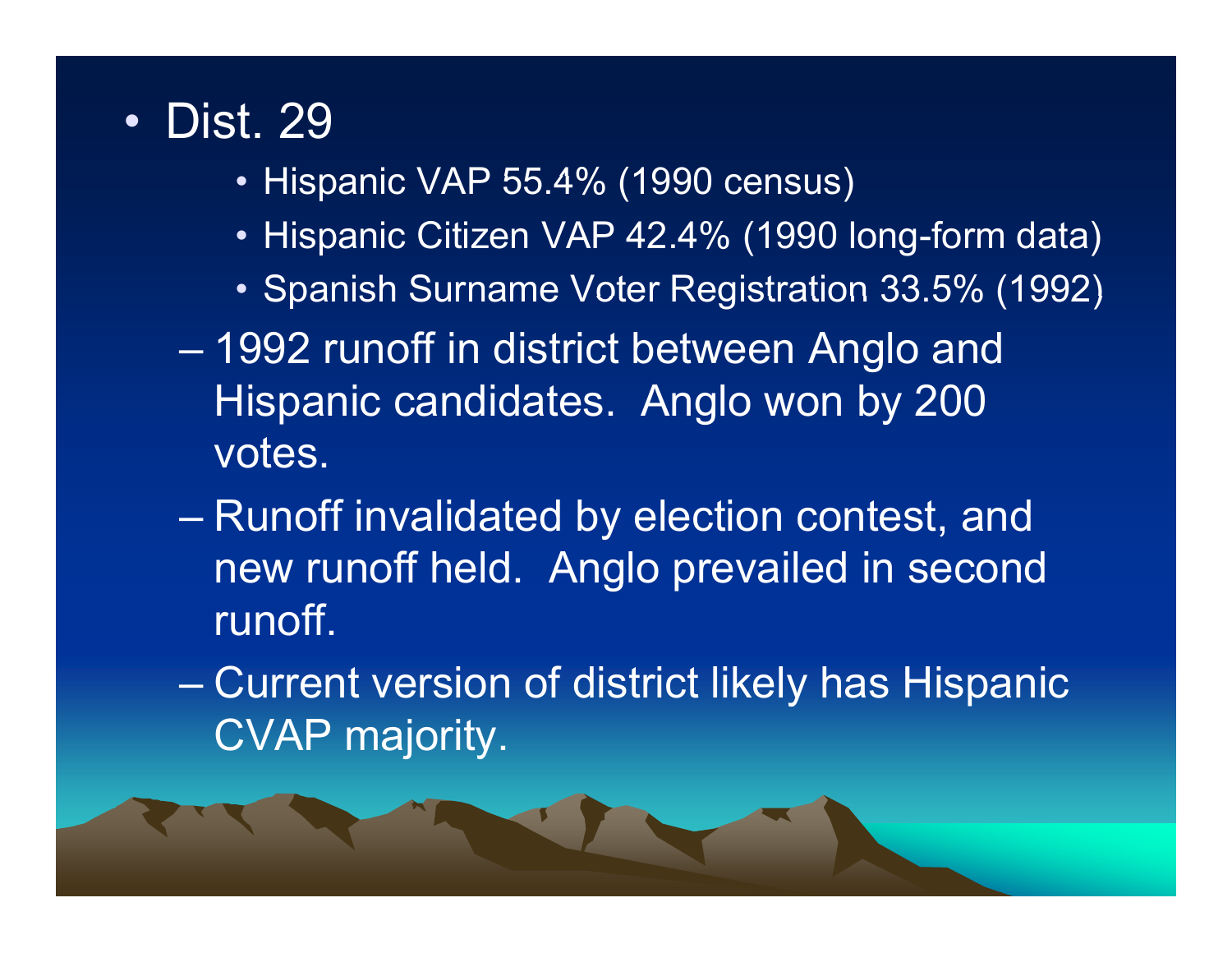### Emergence of the CVAP standard in Section 2 cases

• First discussed in *Romero v. City of Pomona v.* , 883 F.2d 1418 (9th Cir. 1989). While a federal procedural matter in this case has been overruled, the basic holding that a demonstration district under Section 2 must be composed of a majority of "eligible minority voter population" (CVAP) rather than total minority population appears to remain the rule in the 9th Circuit. See *Cano v. Davis*, 211 F. Supp. 2d 1208 (C.D. Cal. 2002).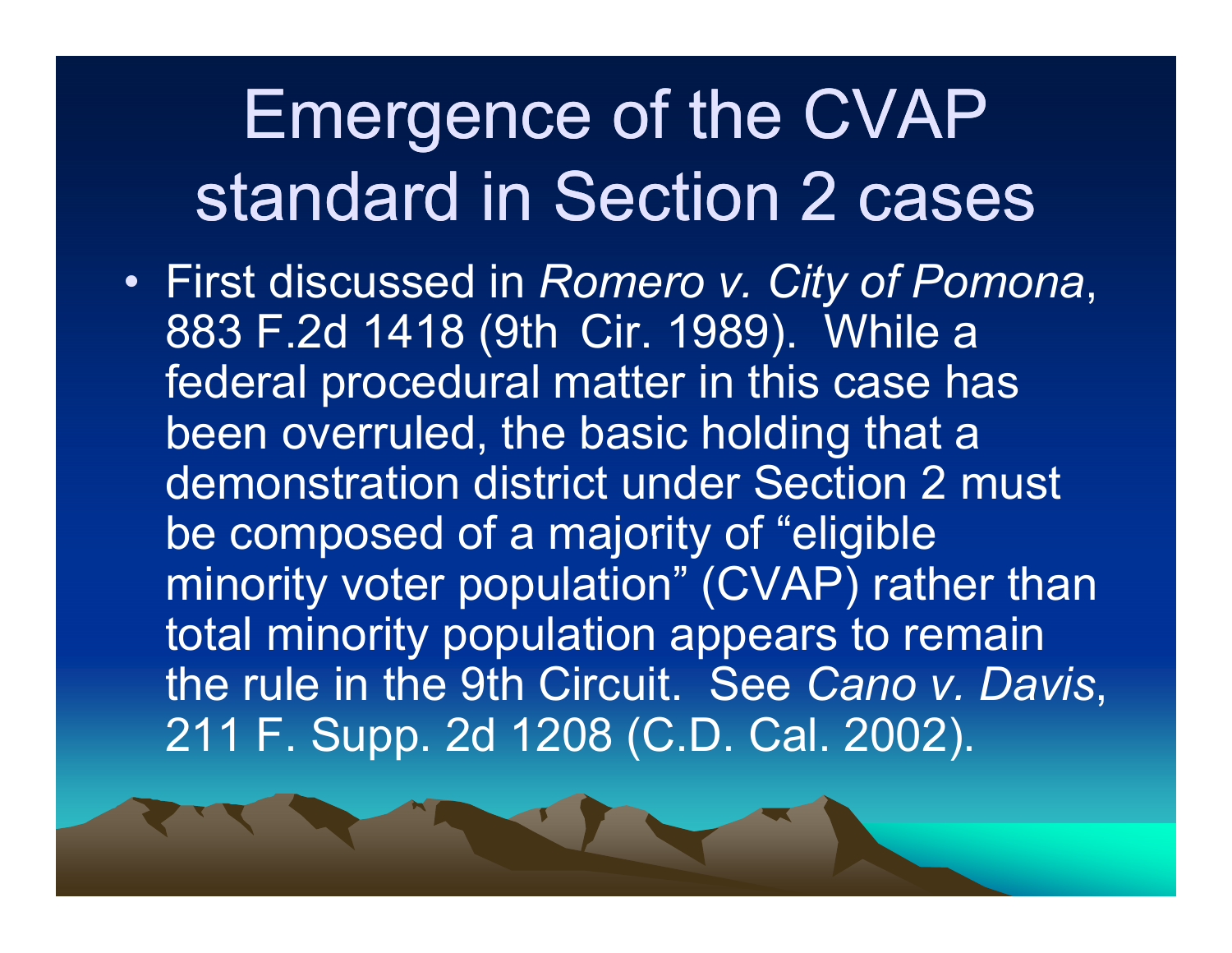- •• Other circuits have also adopted the CVAP rule
	- 5th Circuit: *Campos v. City of Houston*, 113 F.3d 544 (5th Cir. 1997); several other cases, most recently *Reyes v. City of Farmers Branch*, 586 F.3d 1019 (5th Cir. 2009).
	- 7th Ci it Circuit: *B tt Cit f Chi Barnett v. City o Chicago*, 141 F.3d 699 (7th Cir. 1998): used CVAP in calculating proportionality under the totality of the circumstance test.
	- 11th Circuit: *Negron v. City of Miami Beach*, 113 F.3d 1563 (11th Cir. 1997): applied citywide CVAP rate to districts.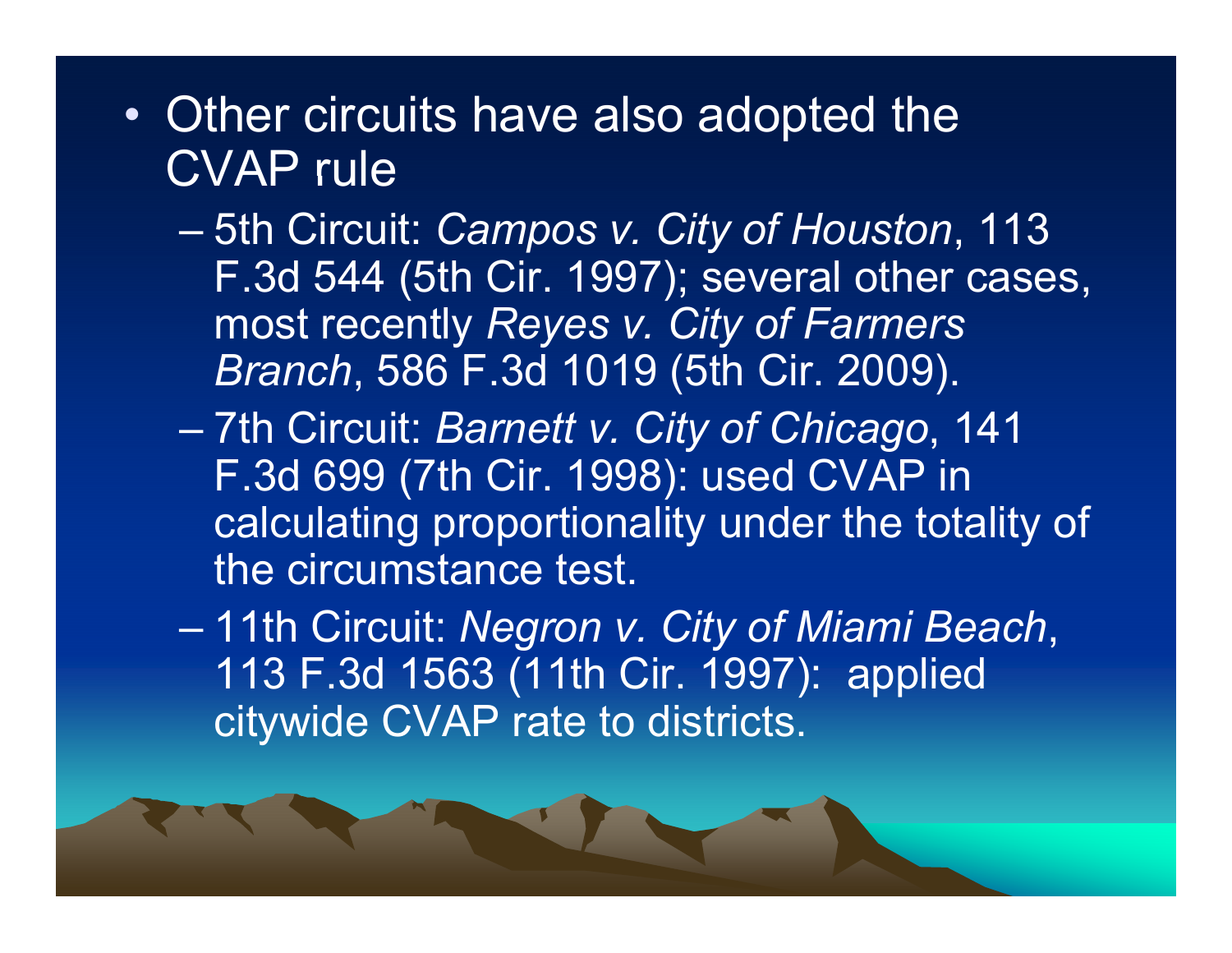- Though not a circuit court, a district court in the 1st Circuit also adopted the CVAP rule. See *Meza v. Galvin*, 322 F. Supp. 2d 52 (D. Mass. 2004). This case:
	- concluded that CVAP was the appropriate measure when available; and
	- discusses CVAP as a range rather than a single number and possibly refines the standard as requiring a "statistical majority" of minority voters.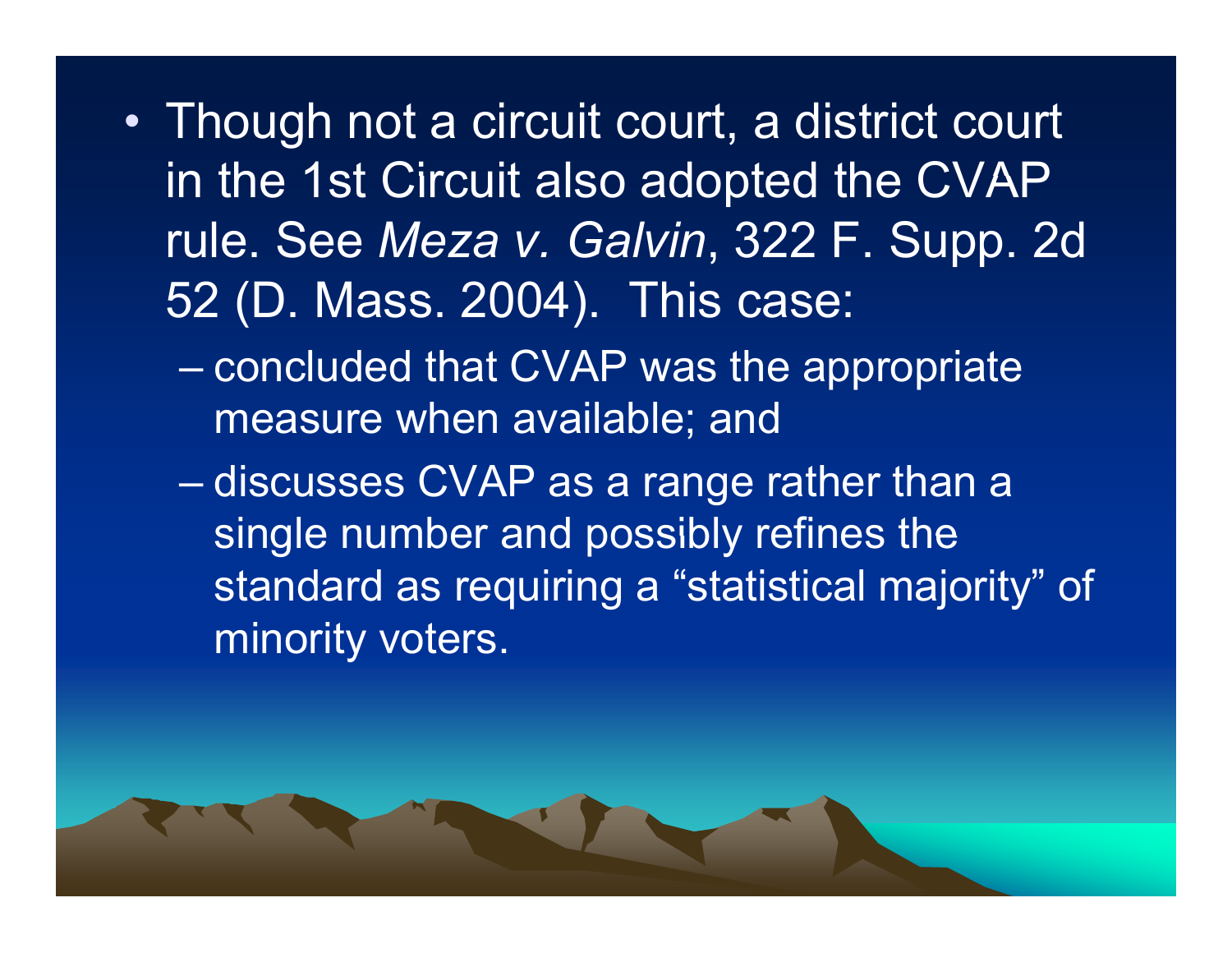•• No United States Supreme Court case has directly dealt with the CVAP issue. However, in *LULAC v. Perry*, 548 U.S. 399 (2006), Justice Kennedy in discussing Section 2's majority requirement observed: "Latinos, to be sure, are a bare majority of the voting-age population in new District 23, but only in a hollow sense, for the parties agree that the relevant numbers must include citizenship. This approach fits the language of §2 because only eligible voters affect a group's opportunity to elect candidates."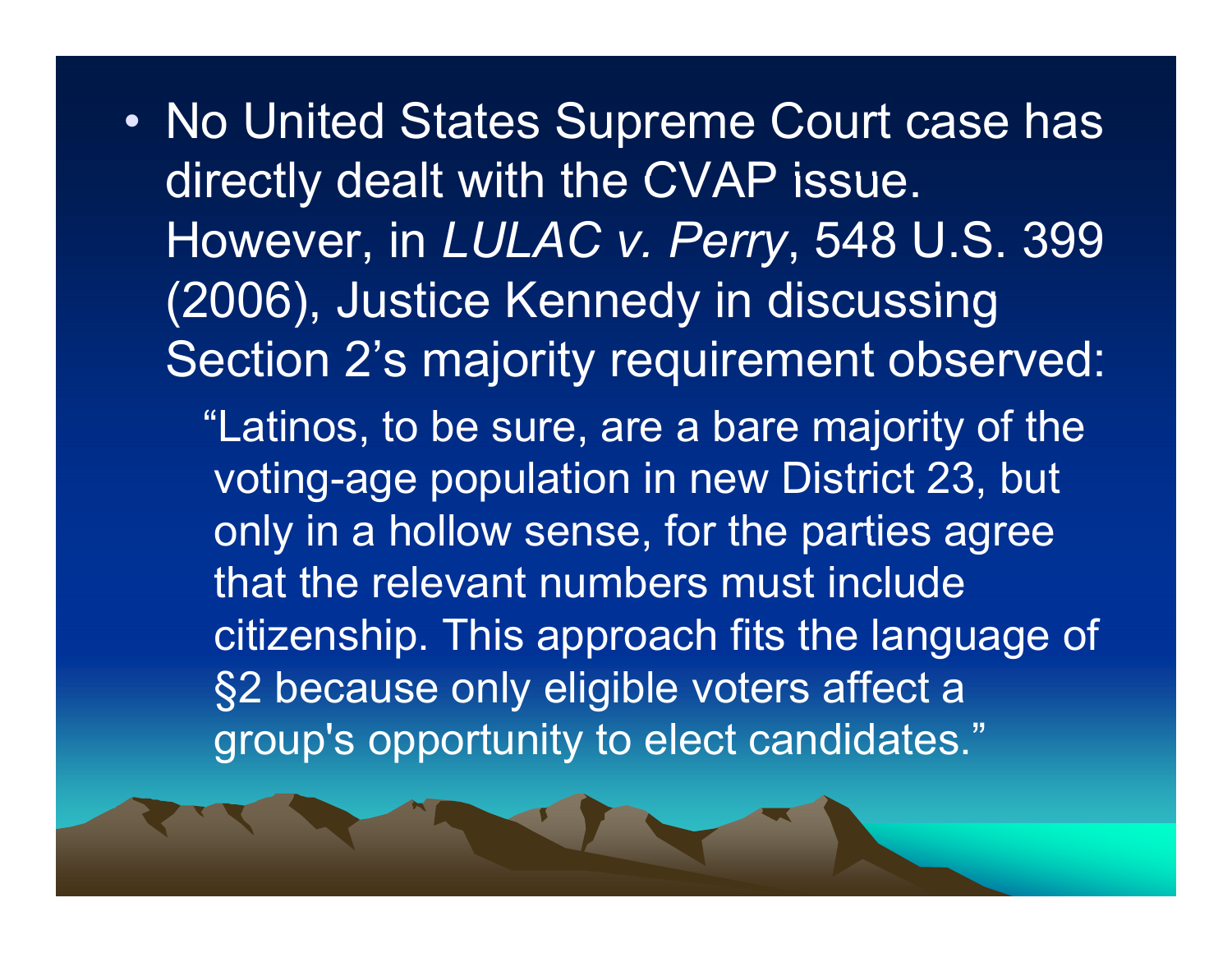• While this language is dicta since the issue was not in controversy in the case, it was in a portion of the opinion that the entire court agreed with. In its review of a Section 2 claim, the North Carolina Supreme Court cited this language to support its reasoning in requiring a CVAP majority in *Pender County <sup>v</sup> Bartlett v.* , 361 N.C. 491, 649 S.E.2d 364 (2007).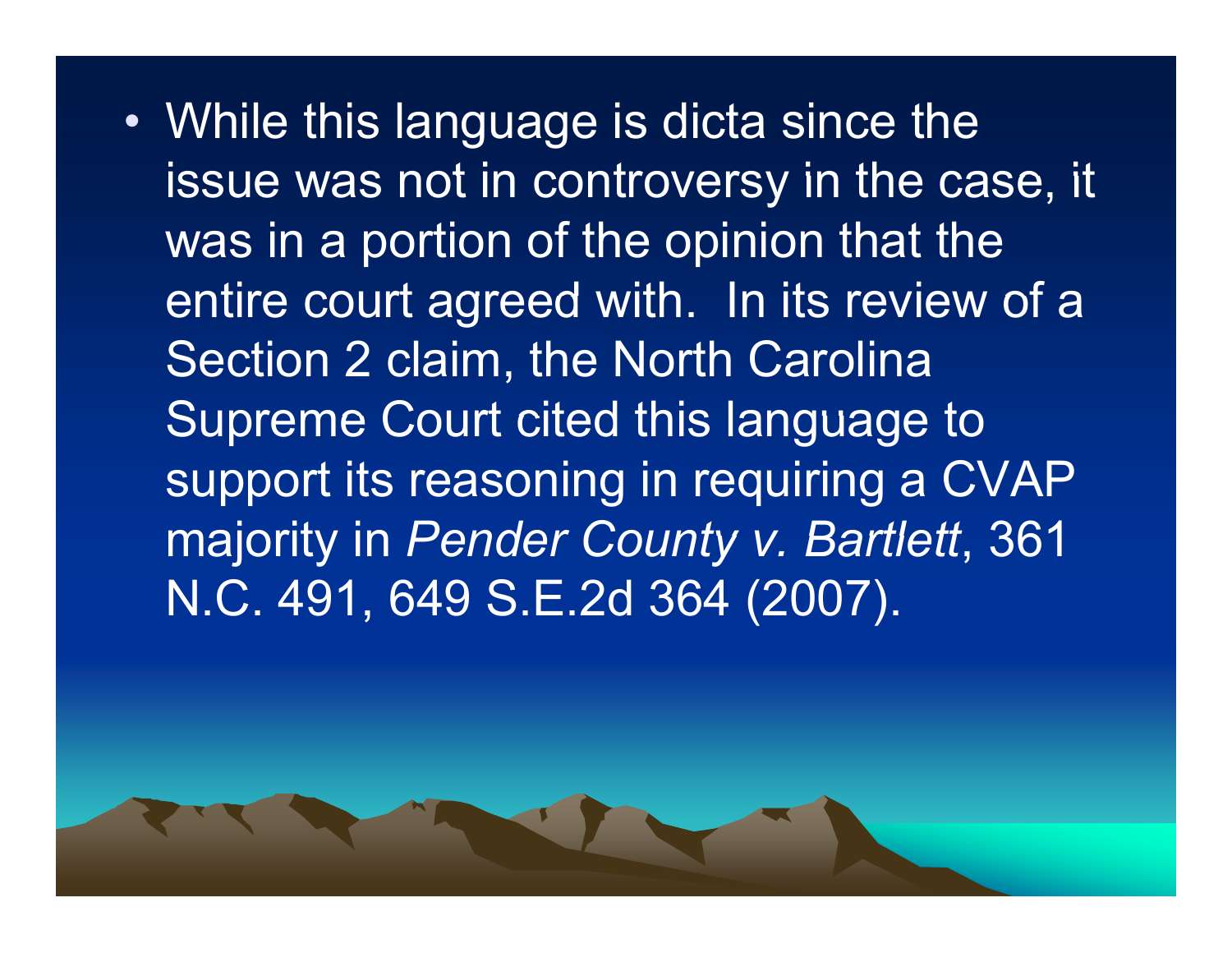•• In the appeal of this case to the U.S. Supreme Court, the issue was not directly involved. In the fractured opinion, justices usually refer to a majority of "voting-age population" though occasional references are made to citizenship or CVAP. Bartlett *v. Strickland*, 556 U.S. \_\_\_\_ (2009).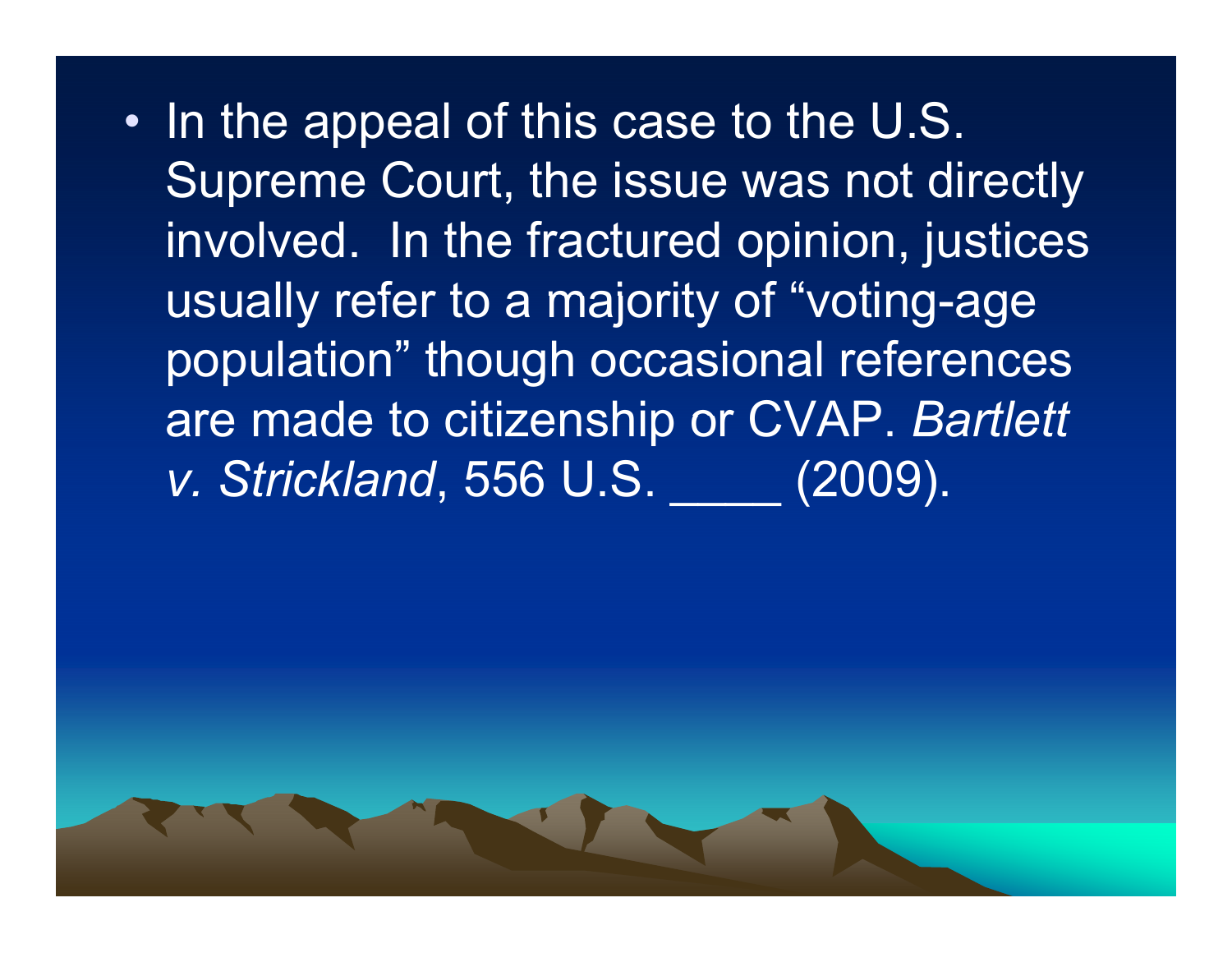#### One person, one vote

- Two circuit courts have considered the drawing of districts based on CVAP rather than total population.
	- $\sim$  In *Garza v. County of Los Angeles*, 918 F.2d 763 (9th Cir. 1990), the 9th Circuit found that to do so would discriminate against Hispanics. One dissenter found that CVAP was the proper basis.
	- $\mathcal{L}_{\mathcal{A}}$  In *Chen v. City of Houston*, 206 F.3d 502 (5th Cir. 2000), the 5th Circuit found that using CVAP to draw districts was not required but rather left to the discretion of the governmental body.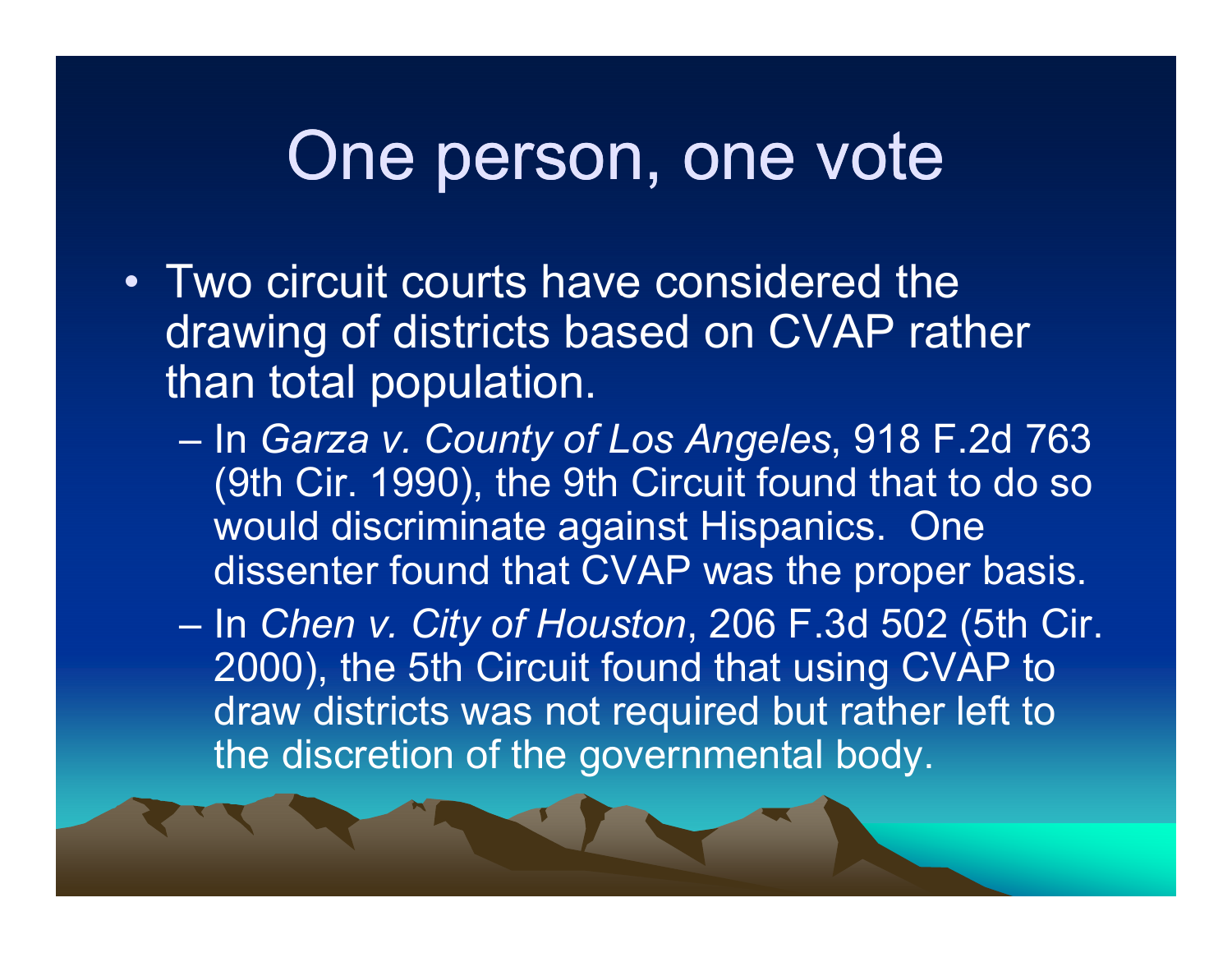- Both cases have a *cert. denied* review by the U.S. Supreme Court. Another circuit has found that the decision of whether to use total population or voting-age population is in the discretion of the governmental body. *Daly v. Hunt*, 93 F.3d 1212 (4th Cir. 1996).
- Current litigation in federal court in the Northern District of Texas seeks to invalidate city council districts in Irving, Texas, on the theory that they were drawn on total population rather than CVAP. See *Lepak <sup>v</sup>*. *City of Irving*, No. 3-10-CV-277-P (N.D. Tex. Feb. 11, 2010) .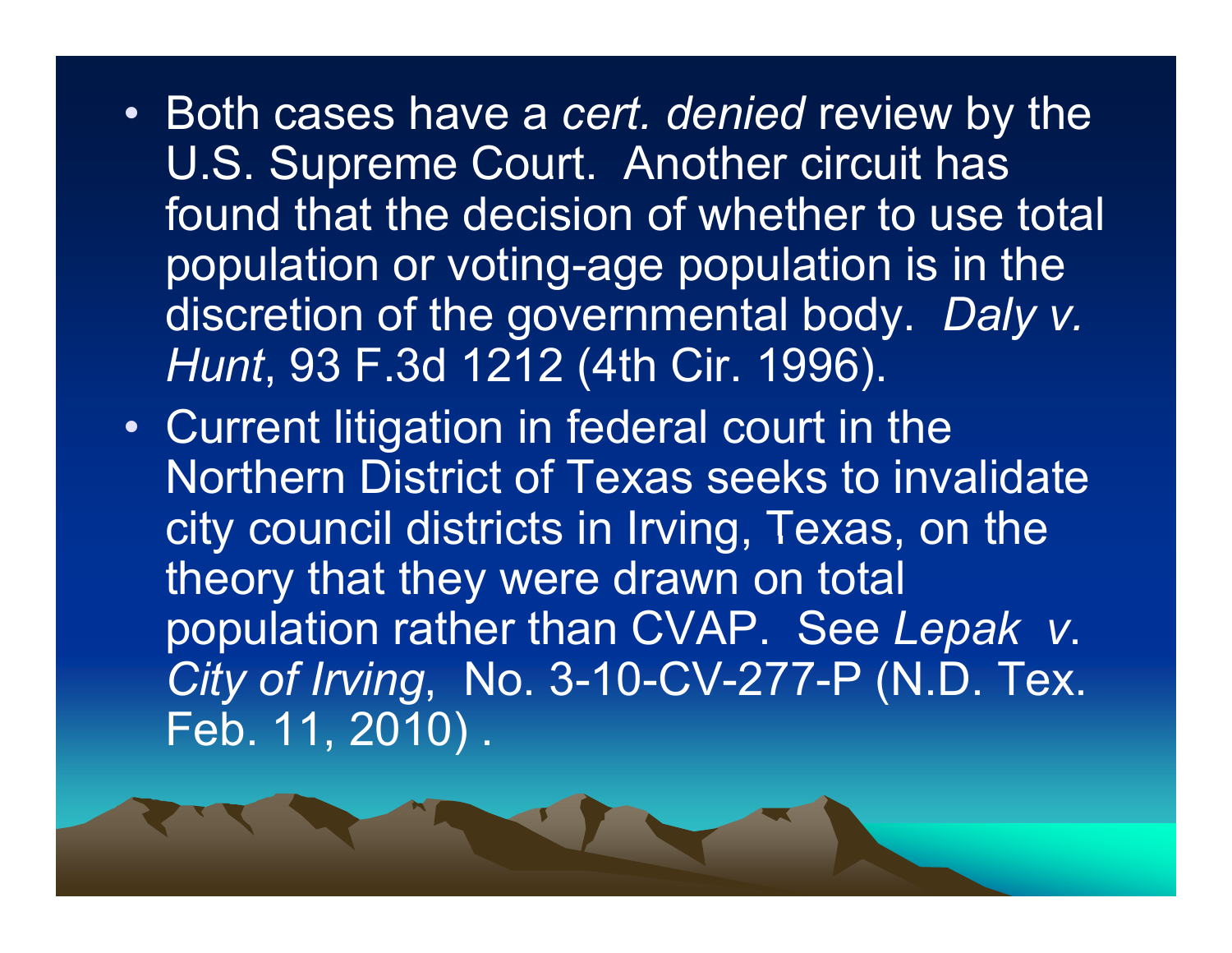#### Form of citizenship data

- 2000 redistricting
	- derived from long-form census data
	- sampled data, covering approximately 1 in 6  $\,$ housing units nationwide
	- available down to the block group level
	- released in fall 2002 and a special run of CVAP by race/ethnicity was available in late fall 2002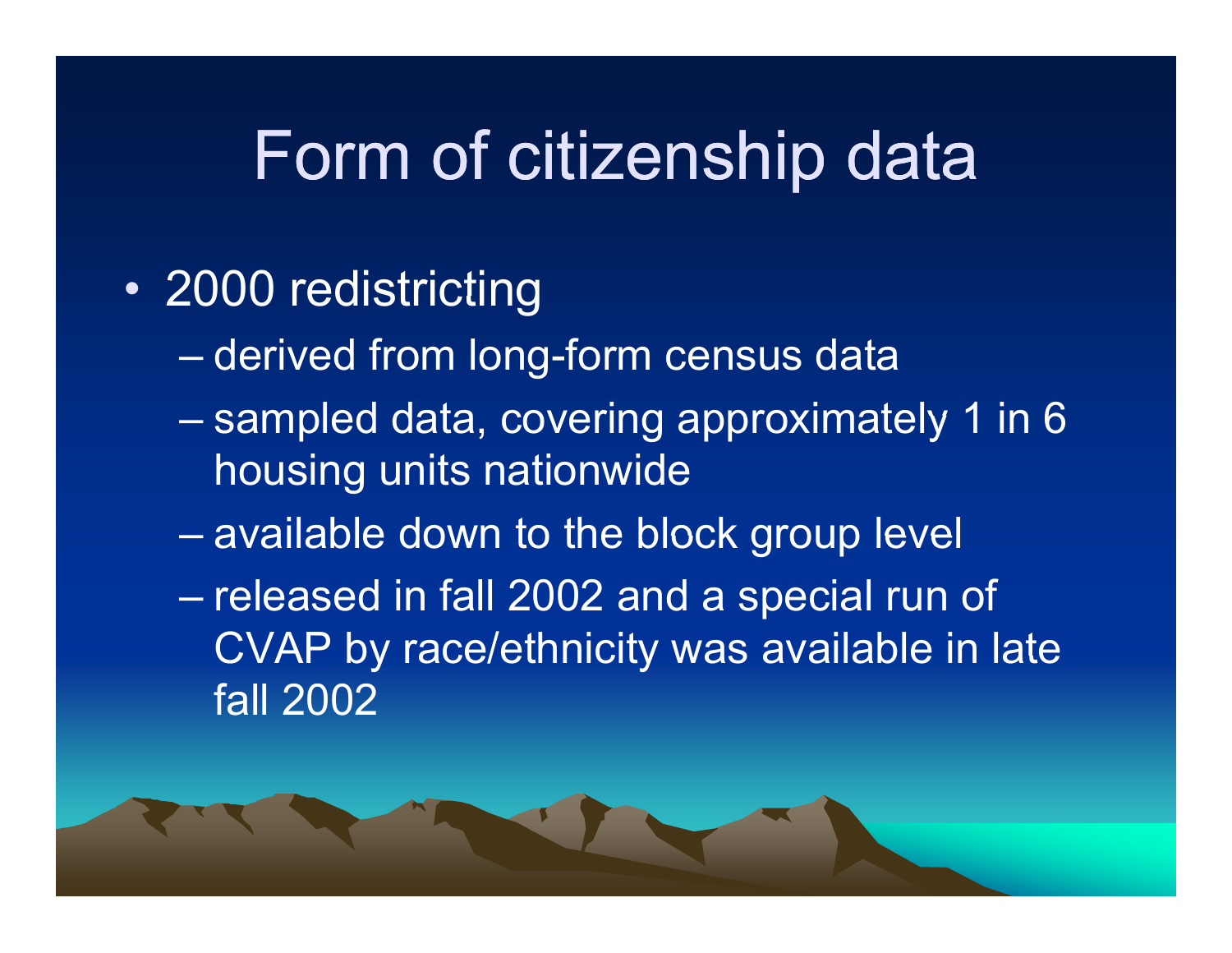- 2010 redistricting
	- derived from American Community Survey data
	- – sampled data, available in a one-year average or a three- or five-year average
		- One-year data is available only for geographic levels with a population of 65,000 or more, such as counties, cities, and MSAs.
		- $\bullet~$  Three-year data is available only for geographic levels with a population of 20,000 or more.
		- Five-year data is expected to be available for tracts and block groups at the lowest statistically valid level.

 By December 2010 it is expected that one-year data for 2009 will be available as well as data containing the three-year average from 2007-2009 and the very first five-year average from 2005-2009. The five-year data release will be based on Census 2000 geography, not 2010 geography.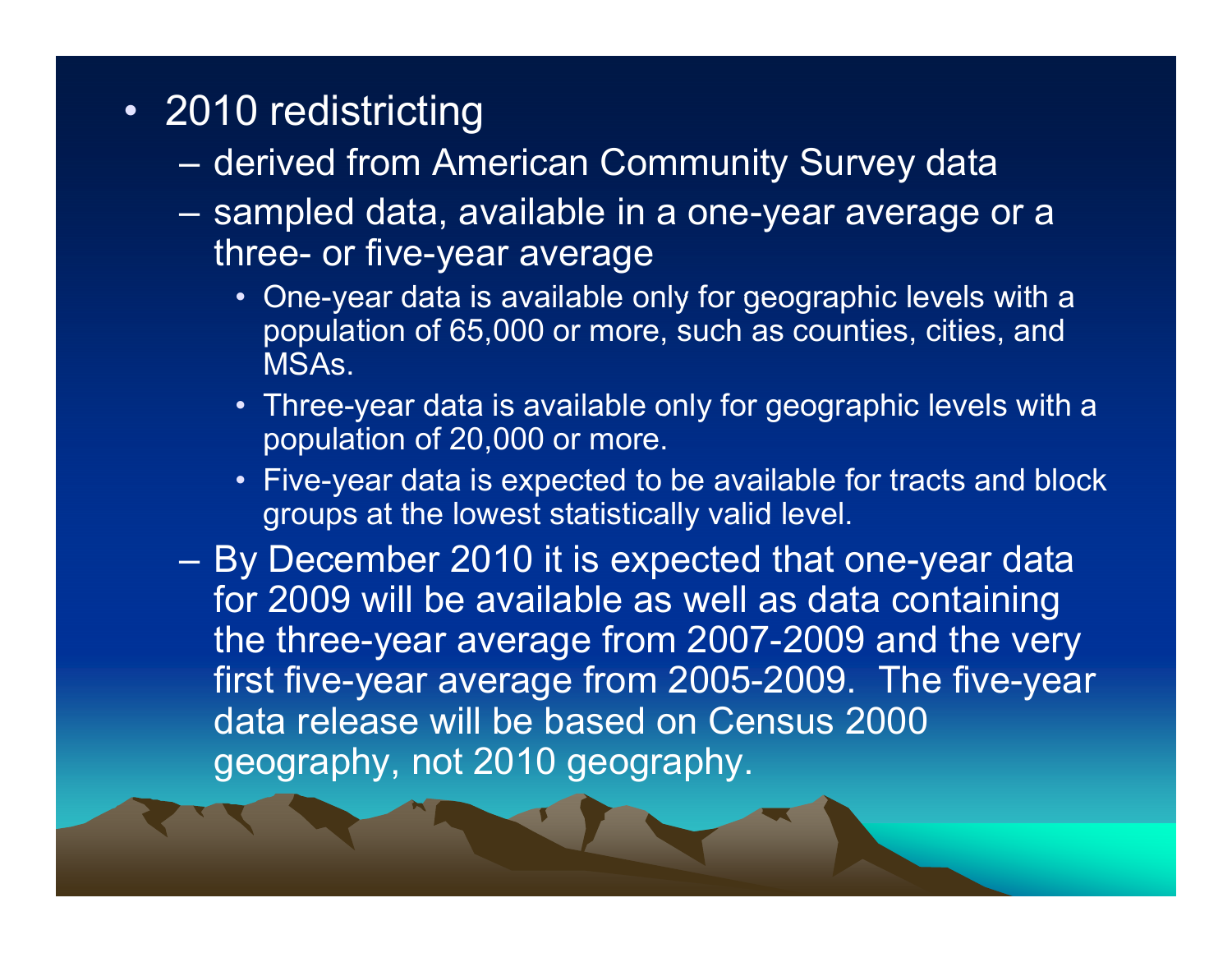#### Which ACS data to use?

#### **Estimates of Citizenship in Harris County**

|                 |             | Margin of Error | Margin of Error |          |                |
|-----------------|-------------|-----------------|-----------------|----------|----------------|
|                 |             | (+/-) at        | (+/-) at        |          |                |
|                 | Citizenship | 90% Confidence  | 95% Confidence  | Standard | Coefficient of |
|                 | Estimate    | Level           | Level           | Error    | Variation      |
| Census 2000     | 2,867,639   | 4,192           | 4,995           | 2,548    | 0.09%          |
| <b>ACS 2004</b> | 3,030,118   | 30,320          | 36,016          | 18,376   | 0.61%          |
| <b>ACS 2005</b> | 3,037,078   | 19,463          | 23,120          | 11,796   | 0.39%          |
| <b>ACS 2006</b> | 3,221,390   | 19,509          | 23,245          | 11,860   | 0.37%          |
| <b>ACS 2007</b> | 3,260,536   | 19,410          | 23,127          | 11,800   | 0.36%          |
| <b>ACS 2008</b> | 3,298,689   | 21,541          | 25,666          | 13,095   | 0.40%          |
| ACS 2005-2007   | 3,200,161   | 11,337          | 13,508          | 6,892    | 0.22%          |
| ACS 2006-2008   | 3,250,452   | 11,664          | 13,897          | 7,091    | 0.22%          |

#### American Community Survey (ACS) 1-year and 3-year estimates Data sources: Census 2000 Summary File 3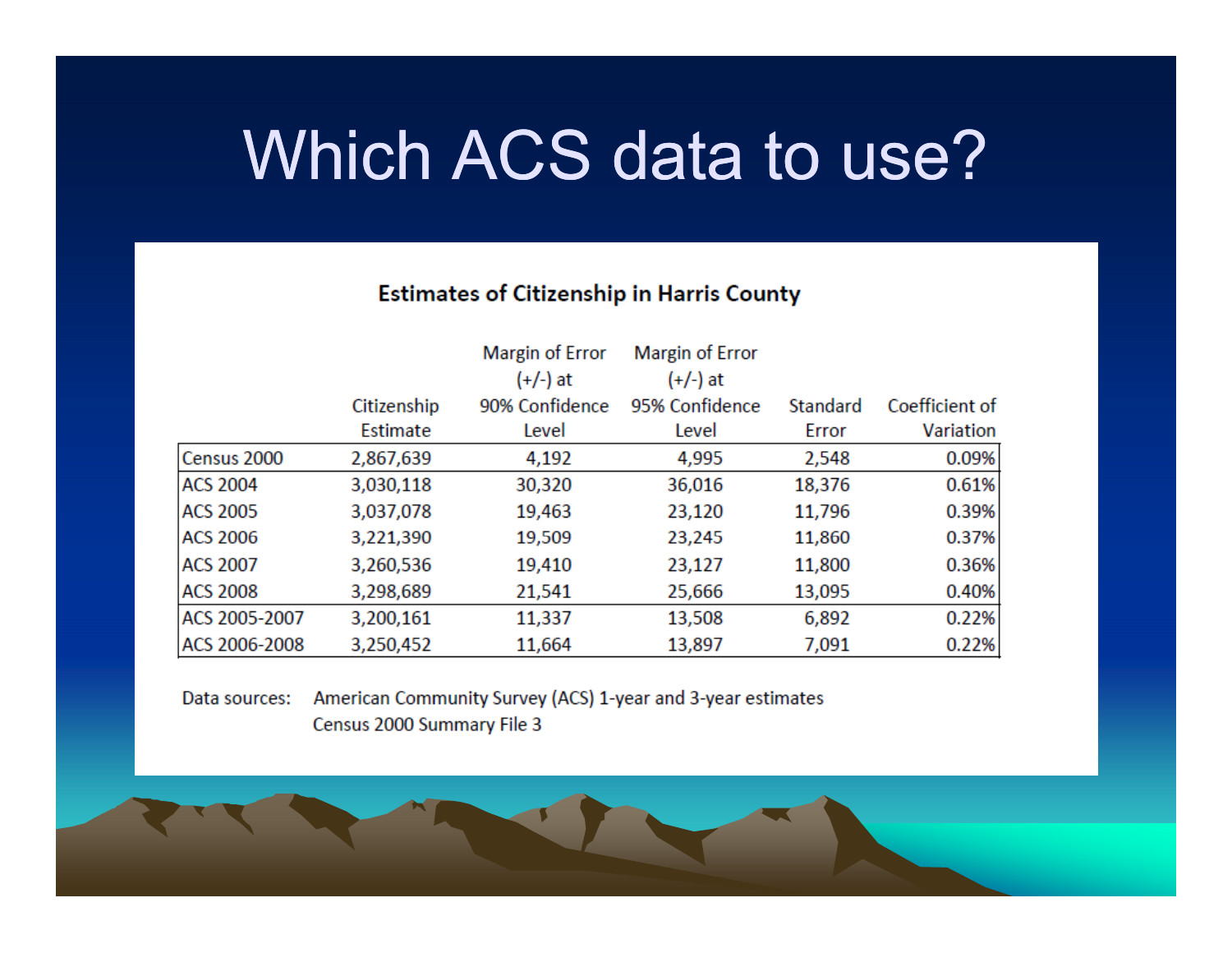|  | Estimates of Hispanic Citizenship Voting Age Population in Harris County |  |
|--|--------------------------------------------------------------------------|--|
|--|--------------------------------------------------------------------------|--|

|                 |                 | Margin of Error | Margin of Error |          |                |
|-----------------|-----------------|-----------------|-----------------|----------|----------------|
|                 | Hispanic        | (+/-) at        | (+/-) at        |          |                |
|                 | Citizenship VAP | 90% Confidence  | 95% Confidence  | Standard | Coefficient of |
|                 | Estimate        | Level           | Level           | Error    | Variation      |
| Census 2000     | 374,190         | 3,609           | 4,300           | 2,194    | 0.59%          |
| <b>ACS 2004</b> | 461,923         | 18,837          | 22,376          | 11,416   | 2.47%          |
| <b>ACS 2005</b> | 460,699         | 12,650          | 15,027          | 7,667    | 1.66%          |
| <b>ACS 2006</b> | 491,177         | 12,260          | 14,608          | 7,453    | 1.52%          |
| <b>ACS 2007</b> | 495,006         | 11,606          | 13,829          | 7,055    | 1.43%          |
| <b>ACS 2008</b> | 508,167         | 12,144          | 14,469          | 7,382    | 1.45%          |
| ACS 2005-2007   | 481,155         | 7,318           | 8,720           | 4,449    | 0.92%          |
| ACS 2006-2008   | 492,886         | 7,393           | 8,809           | 4,494    | 0.91%          |

Data sources: American Community Survey (ACS) 1-year and 3-year estimates Census 2000 Summary File 3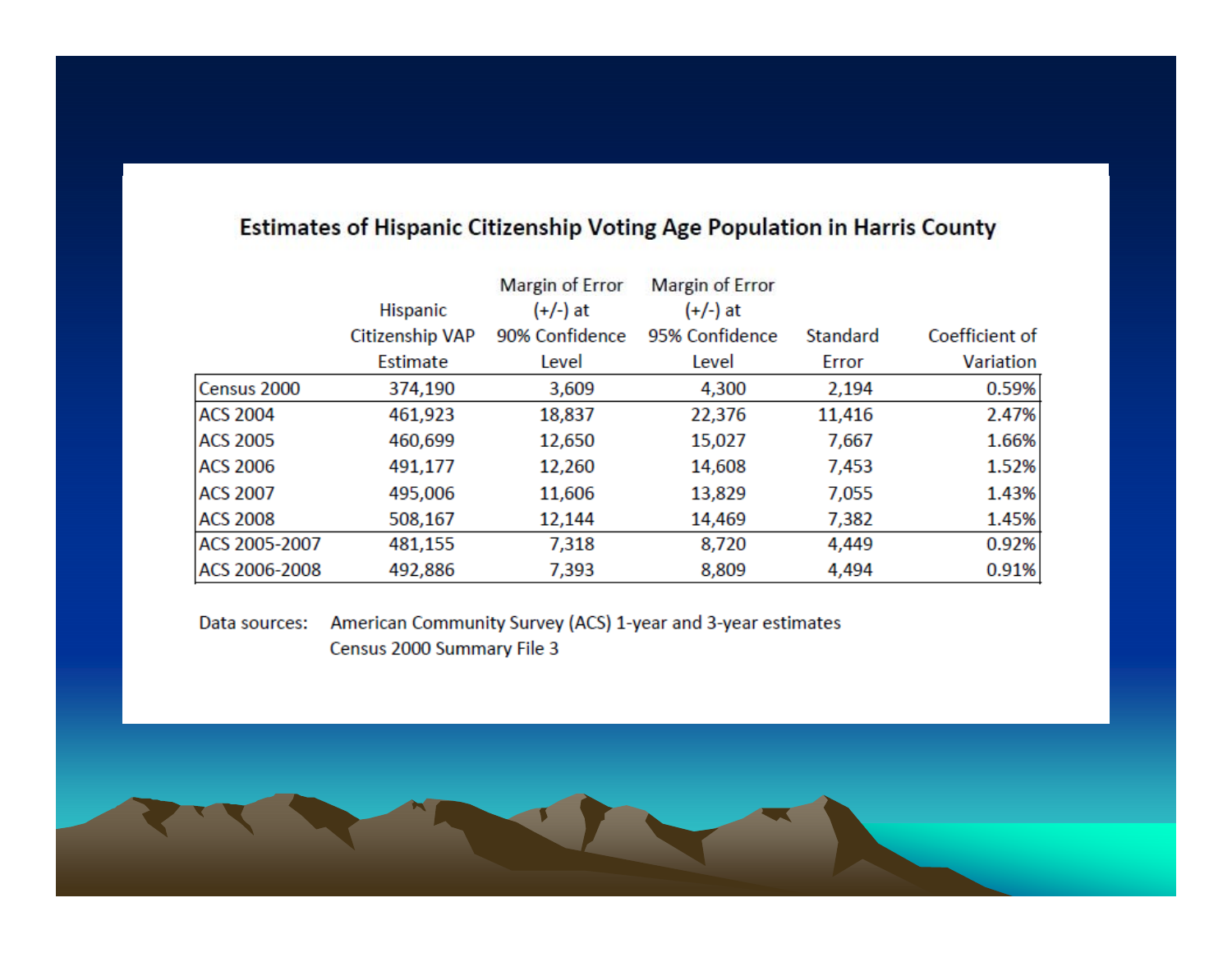- Even though no five-year data has been released on citizenship, at this point it appears that the five-year ACS data is the most likely to be useful in evaluating the CVAP of a proposed district. Several major issues remain:
	- $\mathcal{L}_{\mathcal{A}}$  Level of geography of data—tract v. block group—especially important for districts with smaller populations. In the past, census tracts have contained between 2,500 to 8,000 people.

 $\mathcal{L}_{\mathcal{A}}$ – Age of geography—release in December 2010 will be on Census 2000 geography. While tract geography will likely change very little between 2000 and 2010, block groups are likely to have greater change.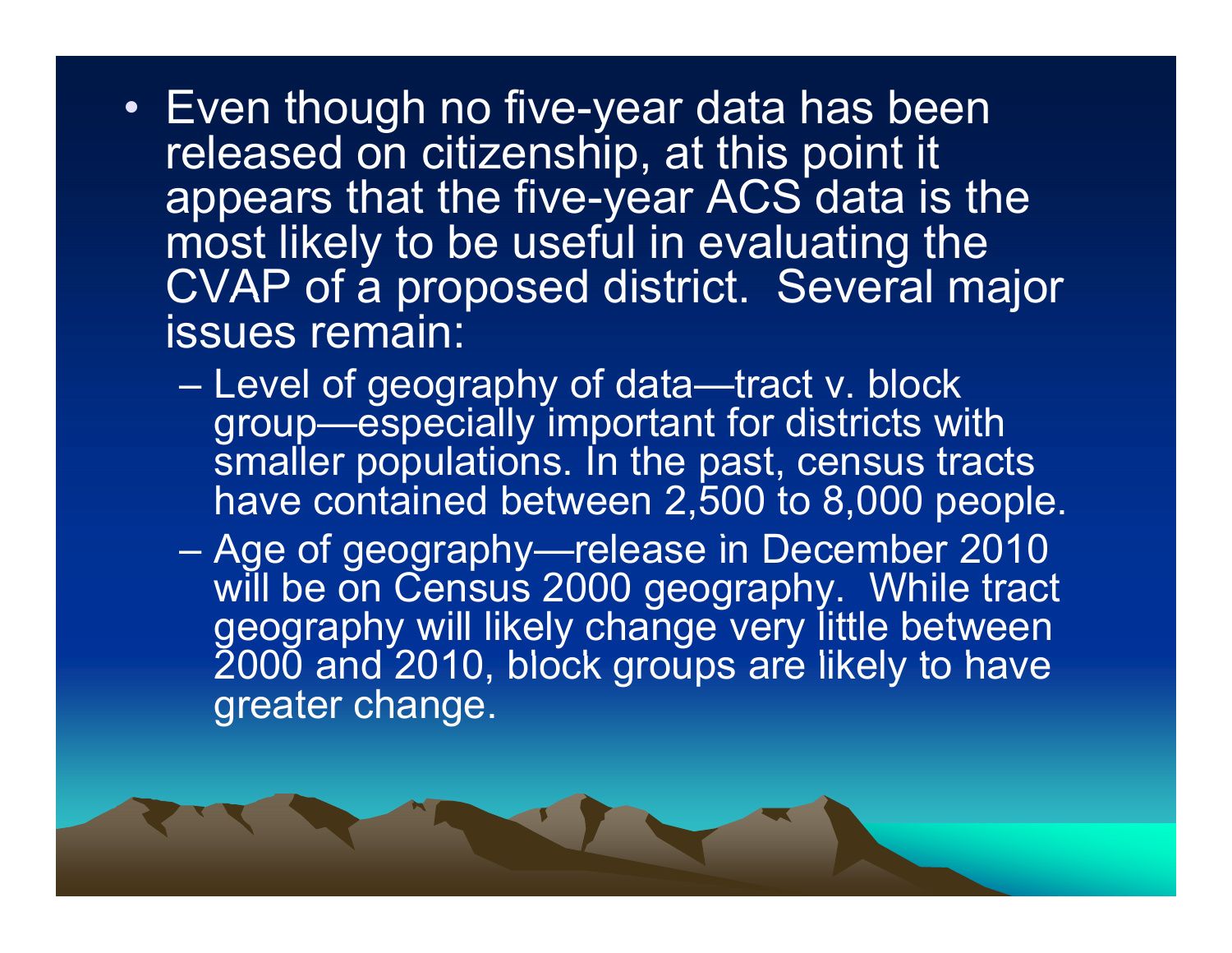- Single number vs. range. Is it accurate to report <sup>a</sup> single number indicating <sup>a</sup> district is <sup>a</sup> majority-minority CVAP district when the range indicates it may not be? Which confidence level do you use? Higher confidence level has greater range.
- Allocation of data from split units of geography.
	- District lines are likely to split the units of geography used to report citizenship data especially if data is only reported by tract. How will these split units be reported?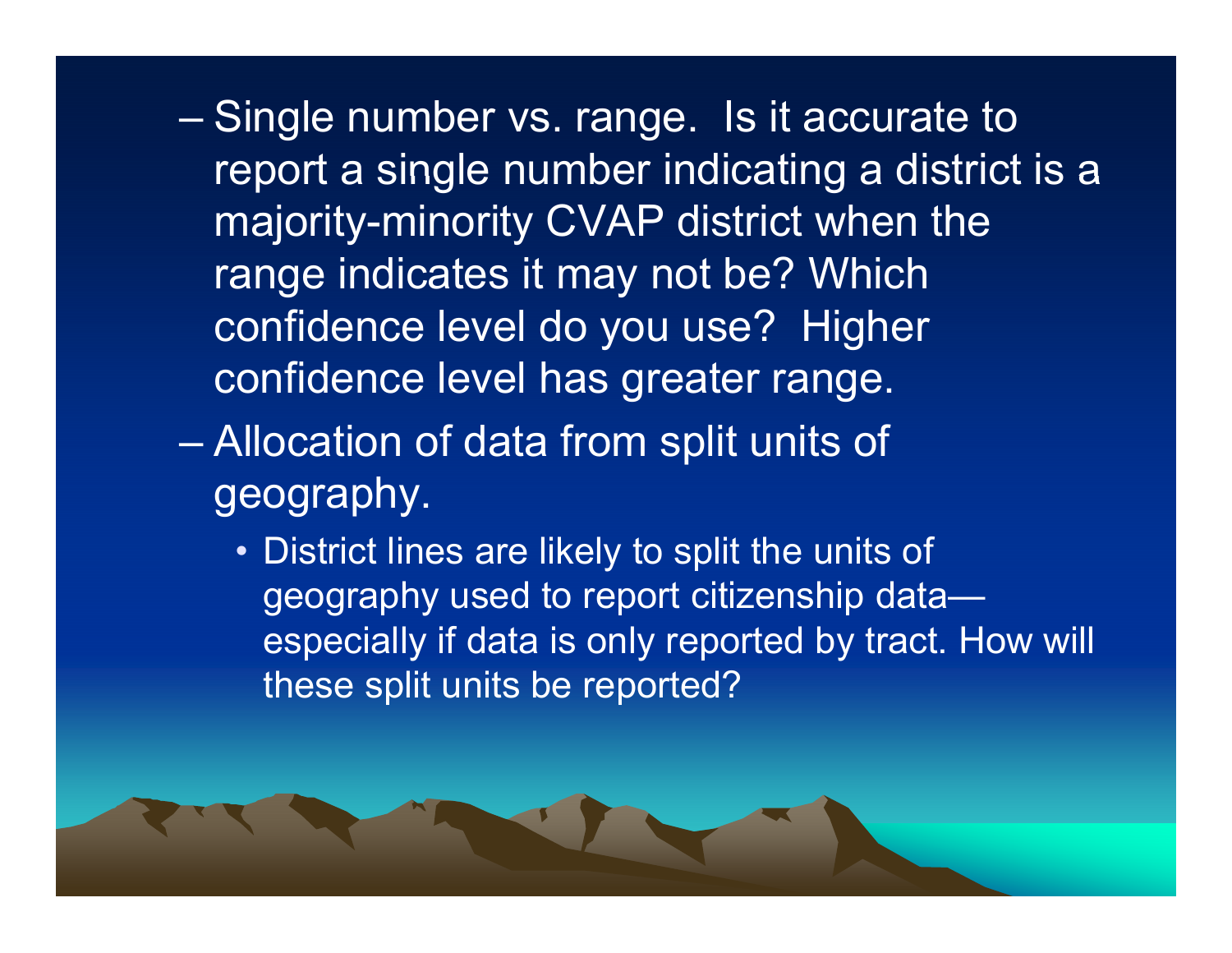## Allocation of split geography  $\overline{\text{(cont'}}$ d)

- The solution likely involves assuming a uniform rate of citizenship across the unit being split and basing the split on some measure of population. This is further complicated if the number is reported as a range rather than a single number.
- As an alternative, the citizenship could be reported based only on whole units of geography used in the district or the citizenship rate of some larger unit (like a city or county) within which the district is completely contained.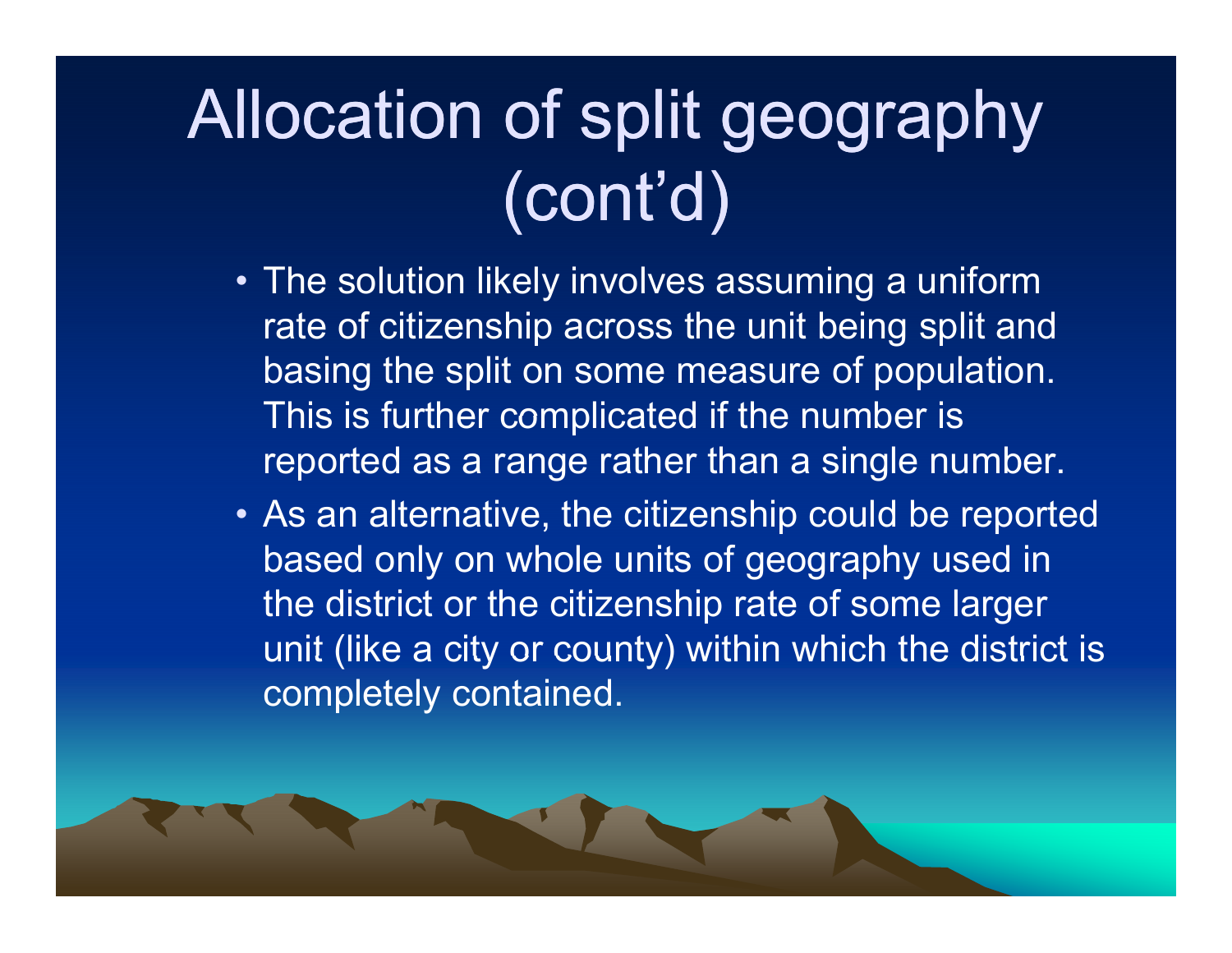#### Conclusion

•• If you expect that your state (or unit of local government) has a number of minority persons covered by Section 2 of the Voting Rights Act sufficient to form a district, you need to consider the issue of citizenship in your redistricting. The largest minority group to be involved will be Latinos or persons of Hispanic origin.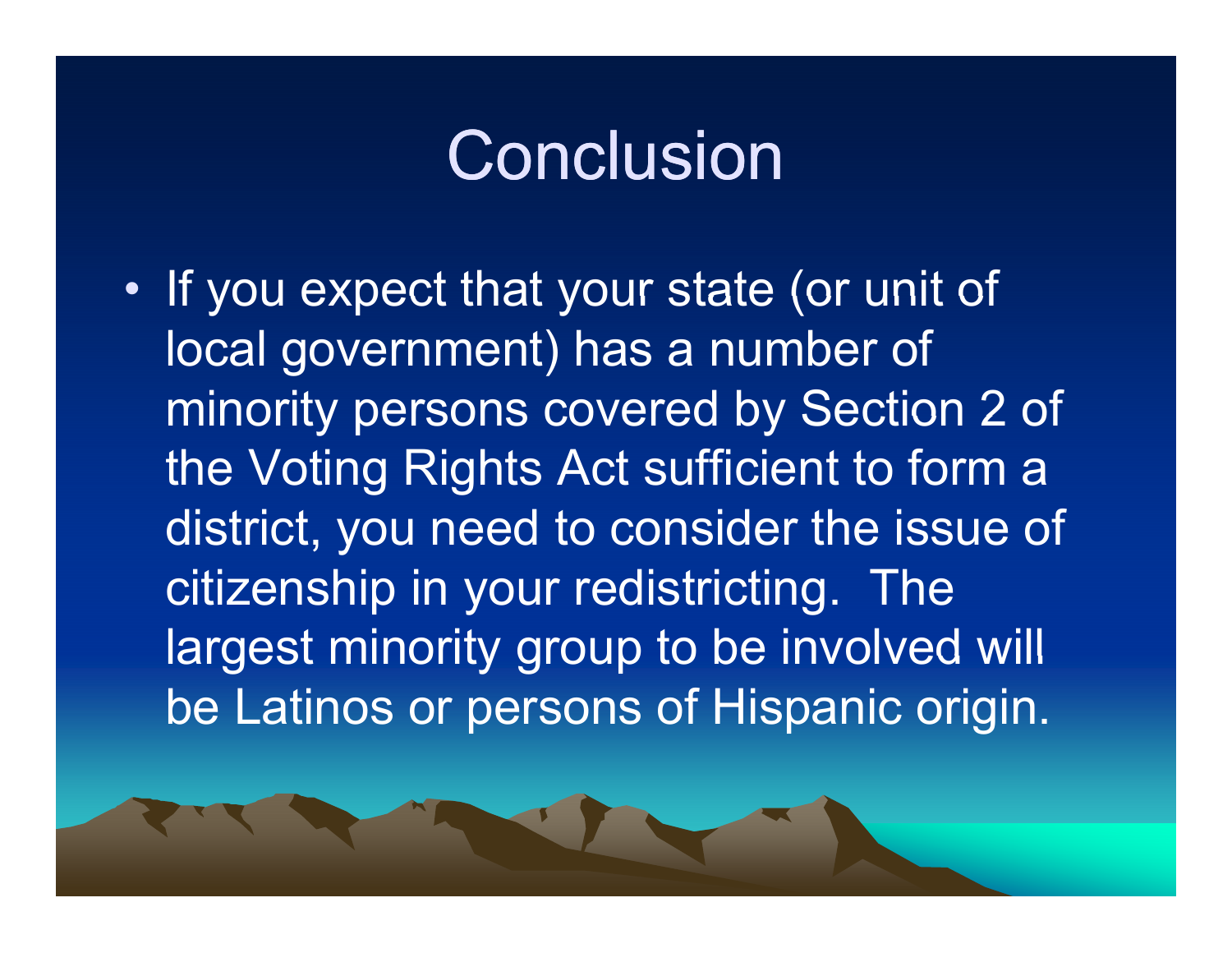• While the law has likely already reached the point at which CVAP will be required for a demonstration majority–minority district under Section 2, other uses for the CVAP data (such as compliance with a one-person, one-vote standard based on citizens) will be increasingly problematic given that the data is not actual census data but sampled data that may be best expressed in a range rather than a single number.